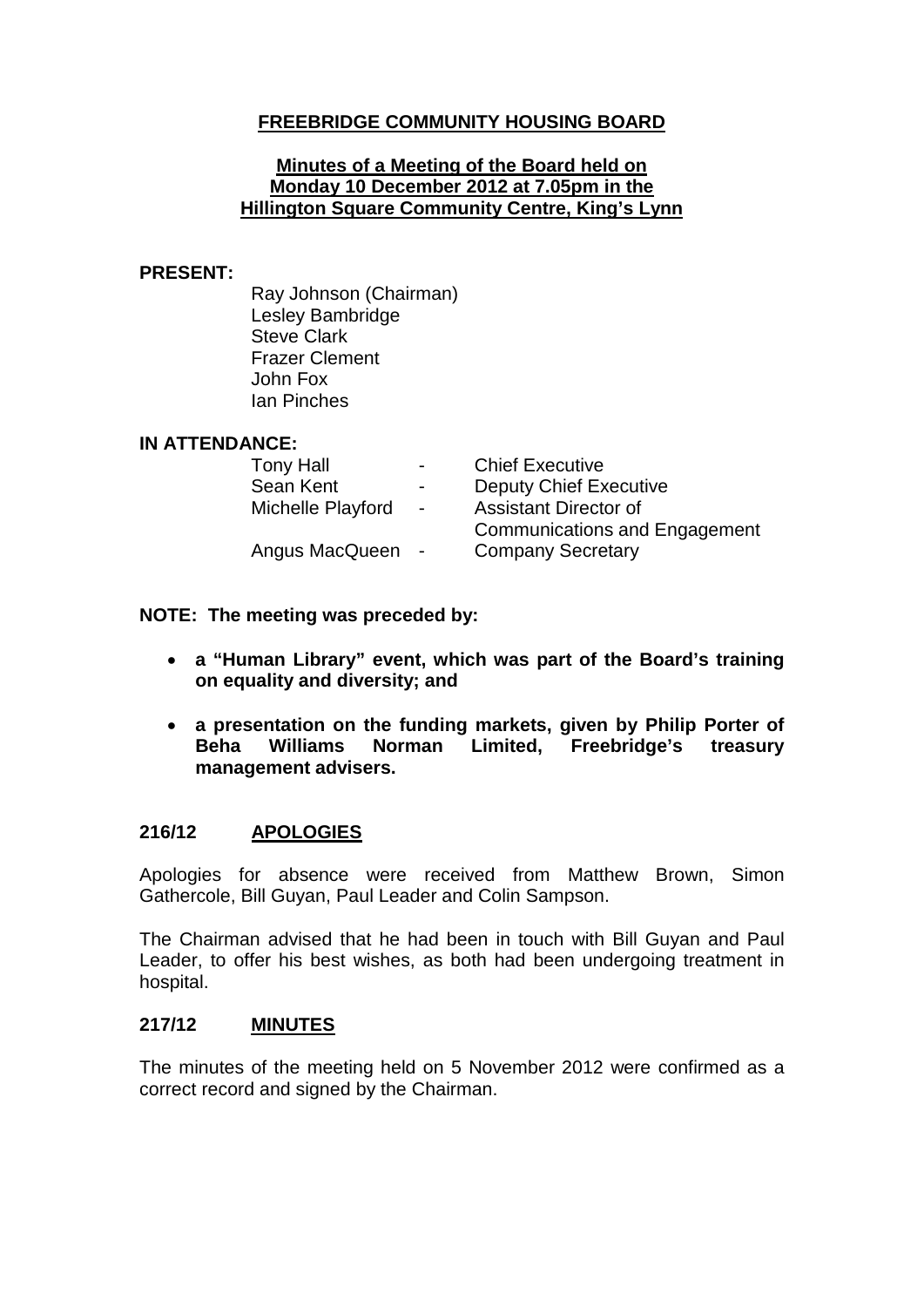## **218/12 MATTERS ARISING**

### • **Local Support for Council Tax Scheme (Minute Number 196/12(c))**

The Chief Executive said that it appeared likely that the Borough Council would delay the introduction of the new Council Tax scheme by one year. If this were the case, it would give Freebridge the opportunity to address the impact of other benefit changes before the reduction in Council Tax Benefit came into effect. The three main agencies funded by the Council Tax, the Borough Council, the County Council and the Police Authority, would need to set aside funds to cover the losses caused by the delay in the introduction of the scheme.

In answer to a question, the Chief Executive undertook to find out the situation with regard to the Freebridge tenants who lived at Thornage, which was in the North Norfolk District Council area.

### **219/12 DECLARATIONS OF INTEREST**

Although not specifically relevant to this agenda, Ian Pinches declared that he had recently been appointed as a Non-Executive Director of the Queen Elizabeth Hospital Trust, King's Lynn. The Chairman welcomed the appointment, as it would help Freebridge to develop a closer working relationship with this key partner.

### **220/12 CHAIRMAN'S UPDATE**

The Chairman said that, in addition to his weekly meetings with the Chief Executive, he had undertaken the following activities as Chairman since the last meeting:

- He had carried out Board Member appraisals on 5 7 November. He thanked all Board Members for their participation in the appraisals and for their feedback regarding his performance as Chairman.
- On 14 November, he had taken part in the judging for the general needs garden competition.
- He had attended Board Member training at Bury St Edmund's on 16 November, regarding Universal Credit. The speakers had been David Orr, Chief Executive of the National Housing Federation, and Sharon Jones, of Anglia Revenues Partnership. Freebridge had been the best represented organisation at the training, with six of the 17 Board Members present being from Freebridge.
- He had attended the Board away weekend on 23 24 November.
- He had attended training on 26 November regarding the scoring of the tender returns for the Hillington Square constructor contract.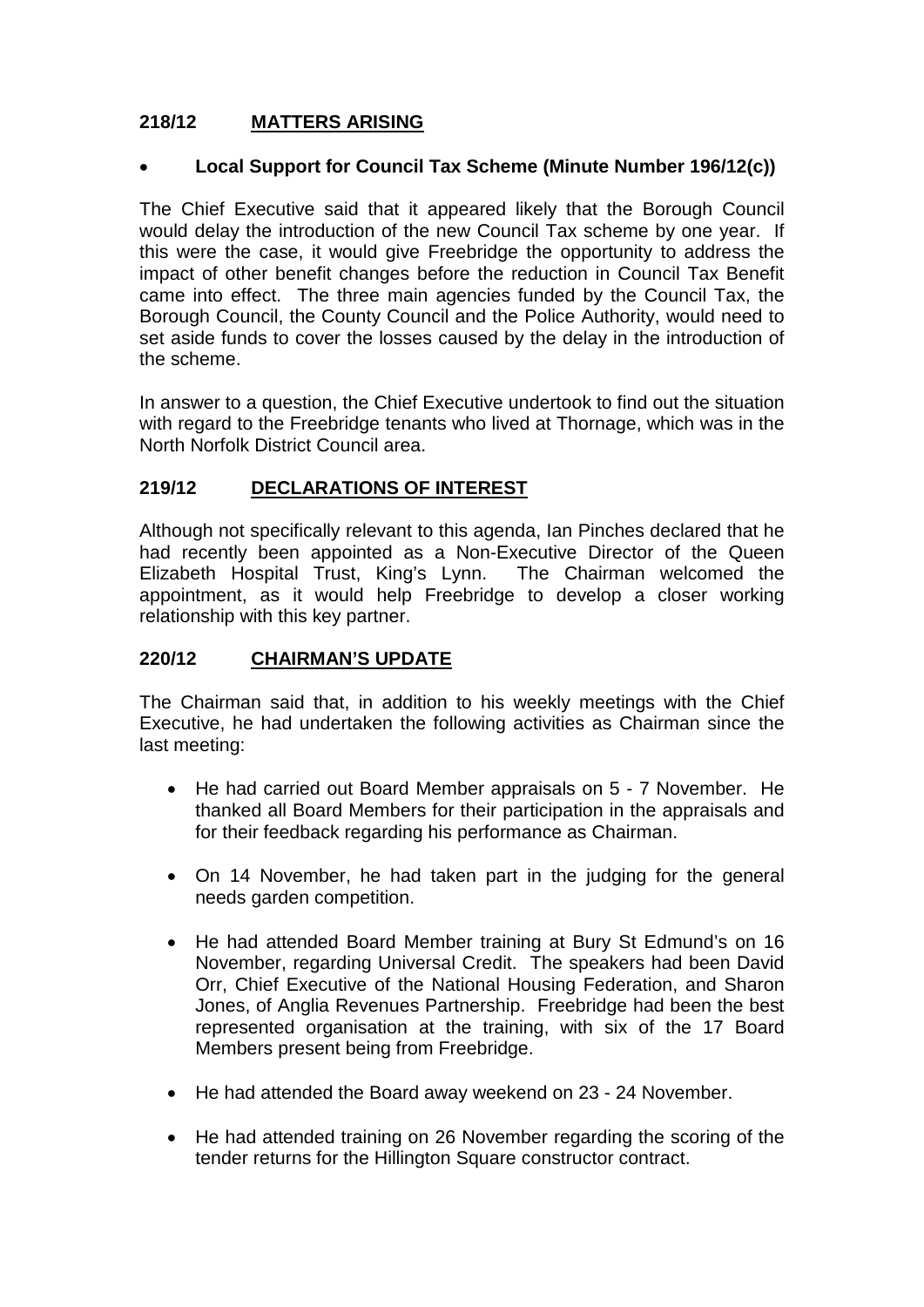• On 28 November, he had attended the tender opening for the gas and electrical maintenance contracts.

[Confidential discussion]

• On 29 November, he had attended the National Training Journal Awards function in London, along with some senior Freebridge employees and other employees who had particularly embraced coaching in the organisation. Freebridge had been shortlisted for an award and, although it had not won, it had been very pleasing to be part of an event also attended by a number of very large, high profile companies. The Chief Executive advised that Freebridge would receive feedback on its submission and that the Journal's editor had offered to pay a personal visit to Freebridge. The Board asked that its thanks be recorded to all staff involved in the submission.

The Board noted the update.

## **221/12 CHIEF EXECUTIVE'S UPDATE**

### **(a) Funding Options**

**Confidential** 

### **(b) Clenchwarton Almshouses**

The Chief Executive advised that the lease agreement for the Clenchwarton almshouses had now been sealed. The Company Secretary said that, consequently, the relevant entry on the Board's action sheet would be removed.

## **(c) Letter from the Homes and Communities Agency**

The Chief Executive reported that a letter had been issued to the whole sector by the Homes and Communities Agency. The letter focused on two areas. Firstly, it stressed the importance of boards having assurance over the exposure of assets when diversifying into non-regulated activities; this would be incorporated into revisions of the Regulatory Framework. Secondly, the letter explained that, unless there were significant issues, Regulatory Judgements would be much briefer in the future. Freebridge's Regulation Manager had, however, confirmed that Freebridge would be receiving a full Regulatory Judgement under the old system, and that this was likely to be in March 2013. The Chief Executive said that the letter would be placed on the Board Member's website, and invited Board Members to contact him with any questions once they had read it.

## **(d) Providence Street**

**Confidential**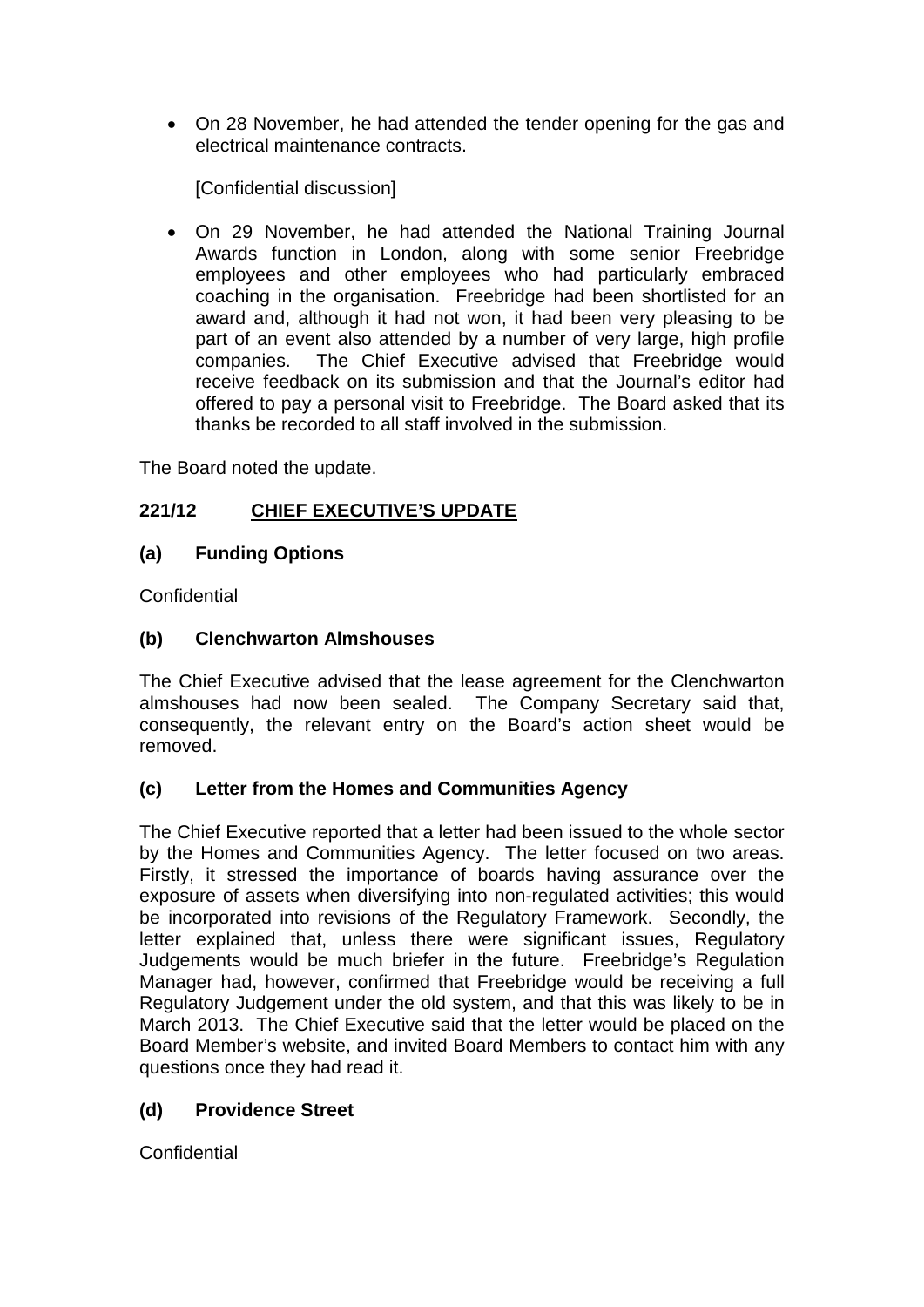### **(e) Eastern Procurement Consortium – Partnering Contract with Foster Property Maintenance Limited**

**Confidential** 

## **(f) Homes and Communities Agency Empty Homes Funding**

The Chief Executive reminded the Board that a bid for empty homes funding from the Homes and Communities Agency had been successful. Board approval was required to enter into the Framework Agreement with the Homes and Communities Agency to enable the funding to be accessed.

**RESOLVED:** That Freebridge enter into the Framework Agreement with the Homes and Communities Agency for empty homes funding.

#### **222/12 REVIEW OF ANTI-SOCIAL BEHAVIOUR, HARASSMENT AND HATE CRIMES POLICY**

The Deputy Chief Executive presented a report which reviewed the Anti-Social Behaviour, Harassment and Hate Crimes Policy.

**RESOLVED:** That the Anti-Social Behaviour, Harassment and Hate Crimes Policy be approved as presented.

### **223/12 PLAXTOLE HOUSE FINANCIAL IMPLICATIONS**

**Confidential** 

### **224/12 EASTERN PROCUREMENT – COMPANY LIMITED BY GUARANTEE**

The Chief Executive presented a report which described a proposal to incorporate the Eastern Procurement Consortium as a company limited by guarantee.

The Chief Executive stressed that incorporation to a company limited by guarantee would significantly reduce the risk applicable to all members of the Consortium. He highlighted that, whilst the Board report contained a summary of the proposal, a much more detailed report had been placed on the Board Members' website.

### **RESOLVED:**

- 1) That Freebridge become a member of Eastern Procurement as a company limited by guarantee.
- 2) That the Articles of Association and Members' Agreement for the new company be approved as presented.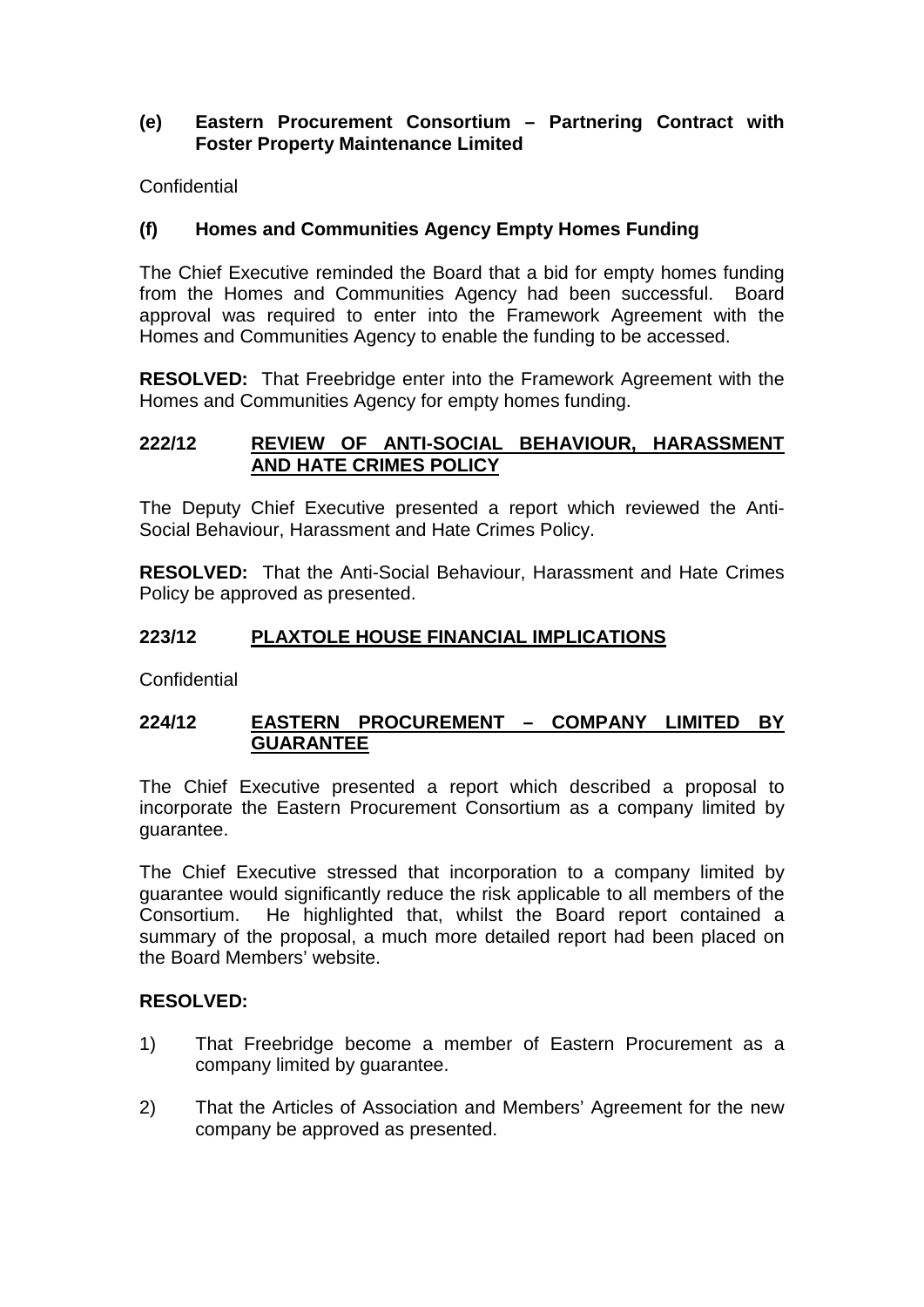## **225/12 ISSUES AROUND COUPLES ON THE BOARD**

The Company Secretary presented a report which sought to establish the Board's position on couples serving together on the Board.

The Company Secretary explained that, after reading the report, two Board Members had suggested that the issues it covered applied not only to couples but also to other close relatives. The Company Secretary, therefore, tabled an amended recommendation to reflect this. The Board welcomed the amended recommendation, particularly as the reference to and definition of "close relative" was consistent with that used for Board Member and employee declarations of interest.

It was acknowledged that close relatives could operate with independent judgement, but that the perception could still be that their judgement was influenced by each other.

**RESOLVED:** That the following be added to the Board Membership, Recruitment and Succession Policy:

"Close relatives\* will not be permitted to serve together on the Board. This is because of concerns around independence of judgement, conflicts of interest (actual and perceived) and diversity of representation. Should a situation occur whereby the relationship between two existing Board Members changes to the extent that it falls within the definition of "close relatives", one of them would be expected to step down from the Board.

\*The term "close relatives" refers to spouse, partner, parents, grandparents, children, grandchildren, brothers, sisters, and similar relations by marriage or civil partnership, but not including estranged relatives where there has been no contact for a number of years."

## **226/12 APPOINTMENT OF SHAREHOLDERS**

The Company Secretary presented a report which requested the Board to consider applications for tenant shareholding.

**RESOLVED:** That the applications for tenant shareholding set out in Appendix 1 to the report be approved.

### **227/12 CONTINUOUS RECORDING (CORE) OF LETTINGS AND SALES FOR 2011/12**

The Deputy Chief Executive presented a report which highlighted from the CORE statistics significant changes to Freebridge's lettings in 2011/12 as compared to 2010/11, and which identified any trends and indicators that could affect how Freebridge managed its housing stock in the future.

The Deputy Chief Executive highlighted that an investigation had shown that a number of tenants were moving from their properties because of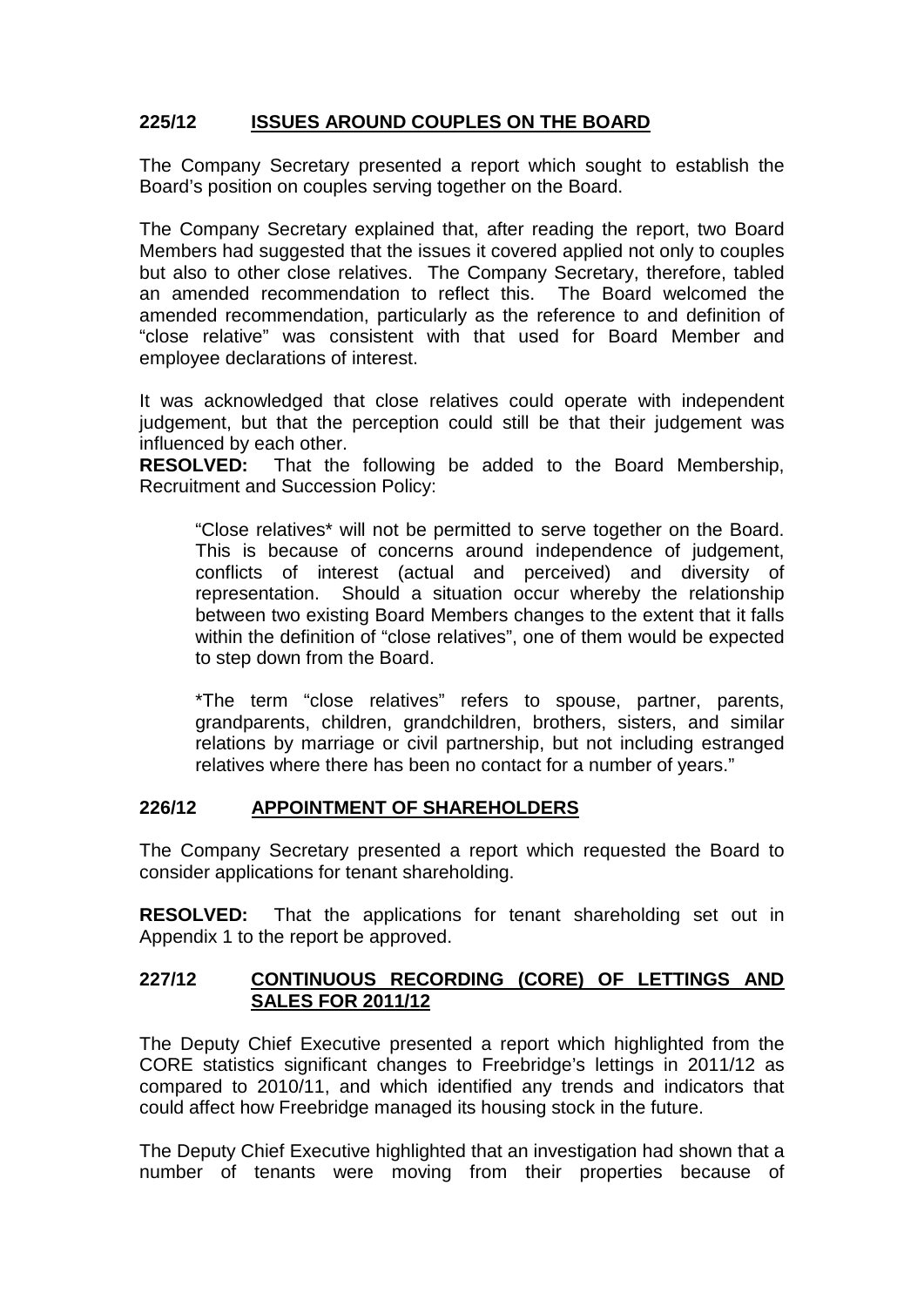overcrowding. This reflected experience, particularly of letting new properties in South Lynn.

The Board acknowledged that a very high proportion, 74%, of General Needs tenants were on Housing Benefit; this figure was over 80% when Sheltered Housing was taken into account. Many of those drawing Housing Benefit were in work, indicating that King's Lynn and West Norfolk had a low wage economy.

The Board noted that the average re-let time was now down to eight days. It asked that its thanks be recorded to the staff involved.

The Board noted the report.

### **228/12 EMPLOYEE SATISFACTION SURVEY FINDINGS AND ACTIONS**

**Confidential** 

### **229/12 WORK UPDATE**

The Company Secretary presented the work update, which included the following:

- Action Sheet
- Future Work Programme of the Board.

The Company Secretary highlighted that an action from the Board meeting on 8 October 2012, to advertise the Tenant Board Member vacancy in Streets Ahead (minute number 176/12(f) refers), would be removed. This was following discussion at the Board's recent away weekend, when the consensus had been not to fill the vacancy while options for the structure of the Board were considered. The Board agreed that the vacancy should not be advertised for the time being. The Chief Executive said that the Board would be receiving a talk on Governance on 21 January 2013, after which a Governance action plan would be developed.

The Board noted the update.

### **230/12 ANY OTHER BUSINESS**

There was no other business.

#### **231/12 NEXT MEETING**

The Board noted that its next ordinary meeting was scheduled for Monday 4 February 2013 at 6.30pm. A special meeting was scheduled for Monday 21 January 2013.